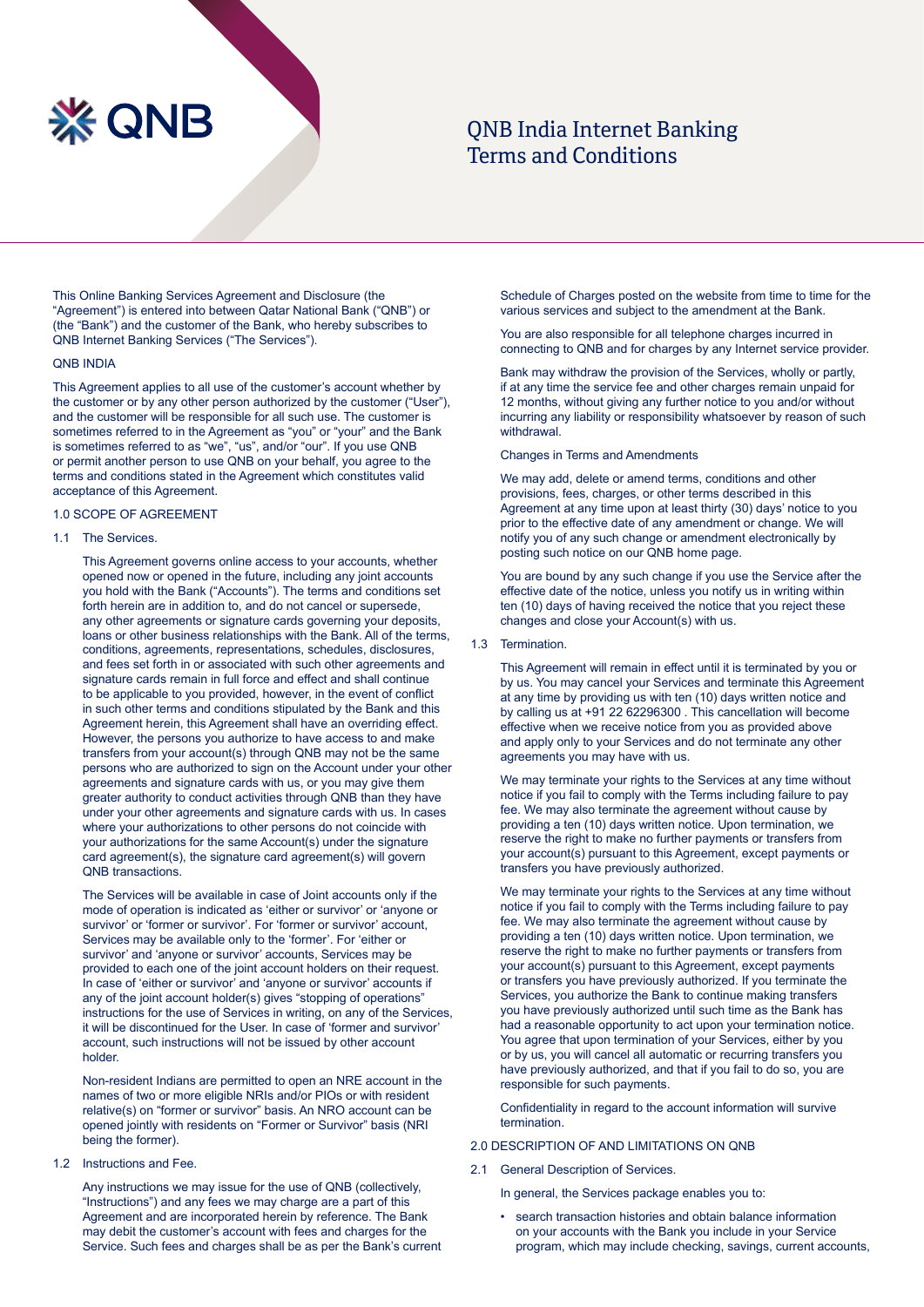# NRE/NRO accounts.

- transfer funds between your transaction account
- download account statement for a certain period

This list is not exhaustive and the Bank at its sole discretion may also offer additional or different QNB services in the future without giving any prior notices or reasons, all of which will be governed by this Agreement, as amended from time to time.

Any request for any Service, which is offered as a part of Internet Banking, shall be binding on you as and when the Bank receives such a request. If any request for a Service is such that it cannot be given effect to unless it is followed up by requisite documentation on your part, the Bank shall not be required to act on the request until it receives such documentation from you.

In order to avail our service in relation to your NRE/NRO account, you may refer to the NRE/NRO Account Terms and Conditions, if any, in force from time to time.

#### 2.2 Types of Transfers and Limitations.

You can make an internal transfer of funds from one Account with the Bank to another. Transfers may be limited in amount as provided in our Account agreements with you governing these services or in accordance with Bank policies. The Bank reserves the right to further limit the frequency and amount of transactions from your Accounts for security or credit reasons, as the Bank may determine at any time at its sole discretion.

2.3 Overdrafts; Order of Payments.

It is your responsibility to ensure that you have enough money or credit available in an Account from which you instruct us to make a payment or transfer. If funds are withdrawn from any of your Accounts by means of electronic fund transfers, we may complete a payment or transfer that you make or authorize and we subsequently learn that you have insufficient funds for the transaction, you agree to reimburse us upon our demand, and you further agree that we may reverse the transaction or offset the shortage with funds from any other deposit account(s) you have with us to the extent permitted by the applicable law and the terms of any other relevant Account agreements.

2.5 Computer Requirements.

In order to use QNB, you must have your own Internet service provider and the necessary computer equipment required by the browser, which you select. In this Agreement, your computer and the related equipment are referred to together as your "Computer." You are responsible for the installation, maintenance, and operation of your Computer and your software.

2.6 Access Code and Security.

You will create your own access username and password by means of self-service registration.

You will be required to create the username ("Username") and Password ("Password") upon your initial entry into the system. Thereafter, you can voluntarily change your Password upon at any time. We will be able to assign you a new password if you forgot your Password, as well as your Hint Question and Answer. We recommend that you change your Password approximately every three (3) months at least, or even more frequently if you deem it necessary. Your Password can be changed within QNB from the "My Profile -> Change Password" option. For security purposes, it is recommended that you memorize your Password and do not write it down. You are responsible for keeping your Password and Account data confidential

You will need the Username and Password to gain access to QNB. Use of the Username and Password is the agreed security procedure between you and the Bank. You should keep your Username and Password confidential in order to prevent unauthorized use of QNB and possible loss to your Accounts. Anyone to whom you give or disclose your Username and Password will have full access to your Accounts, even if you attempt to limit that person's authority. You are responsible for all transactions you authorize or make using the Services, including any transactions that may be unintentionally or inadvertently authorized or made, and any losses, charges, or penalties incurred as a result. In addition, except as otherwise provided in this Agreement, you are responsible for transactions by unauthorized persons using your Username and Password.

You agree and acknowledge that Bank shall in no way be held responsible or liable if you incur any loss as a result of compromise of Username and Password by you yourself or you have failed to follow the internet banking instructions as published by the Bank on the site from time to time. User agrees to fully indemnify and hold harmless Bank in respect of the same.

The User understands that doing a transaction at a Cybercafé/ shared computer terminal is risky and the Bank shall not be responsible for any losses arising out of the same.

Further, you shall not use or permit to use the Service or any related service for any illegal or improper purposes. Improper use of the Services shall render the user liable for payment of financial charges as decided by the Bank or will result in suspension of the operations through the Services.

The Customer recognizes and accepts that his primary mobile number and/or email address will be used to transmit authentication code (one time password). The Customer is responsible for keeping the mobile device protected at all times and update the number/ email address in Bank records in case of any change to the primary number and/or email address.

2.8 Reporting Unauthorized Transaction or Theft or Loss of Access Codes.

You are requested to register for SMS alerts for all transactions. You are advised to notify the Bank of any unauthorized electronic banking transaction at the earliest after the occurrence of such transaction, and informed that the longer the time taken to notify the bank, the higher will be the risk of loss to you/ Bank

If you believe that an unauthorized transaction has been or may be made from your account, alert the Bank immediately by calling us at +91 22 62296300 or write us at:

Qatar National Bank

Attn: Customer Care ...

G-1A, Ground Floor,4 North Avenue, Maker Maxity, Bandra Kurla Complex, Bandra East, Mumbai 400051, India

# **3.0 RESPONSIBILITY OF PARTIES**

3.1 Privacy and Confidentiality.

The importance of maintaining the confidentiality and privacy of the information provided by our customers is one of our highest priorities. You should carefully review our privacy policy as stated on our web site at www qnb.com. Our privacy policy is incorporated in this Agreement by reference and you hereby agree that you have read our privacy policy, understand it and agree to its terms.

## 3.2 Customer's Responsibilities.

You are responsible for keeping your Username, Password and Account data confidential. We are entitled to act on transaction instructions received using your Username and Password and you agree that the use of your Username and Password will have the same effect as your signature in authorizing transactions, authenticating your identity, and verifying instructions you have provided to us. If you authorize other persons to use your Username and Password in any manner, your authorization will be considered unlimited in amount and manner until you have notified us in writing that you have revoked the authorization and changed your Username and Password, and you are responsible for any transactions made by such persons until you notify us that transfers by that person or instructions regarding your Account(s) are no longer authorized and we have a reasonable opportunity to act upon the change of your Username and Password.

The instructions you give shall remain effective till such time the same is countermanded by further instructions by you. Bank shall have no liability if it does not or is unable to or prevent the implementation of an instruction, which is subsequently .countermanded

You will be responsible for the correctness of information supplied to the Bank for use of the Services. The Bank accepts no liability for the consequences arising out of erroneous information supplied by the User. Further, the Bank is not obliged to verify instructions given by you through internet banking. The Bank may refuse to comply with the instructions without assigning any reason and shall not be under any duty to assess the prudence or otherwise of any instruction and have the right to suspend the operations through the Services if it has reason to believe that such instructions will lead or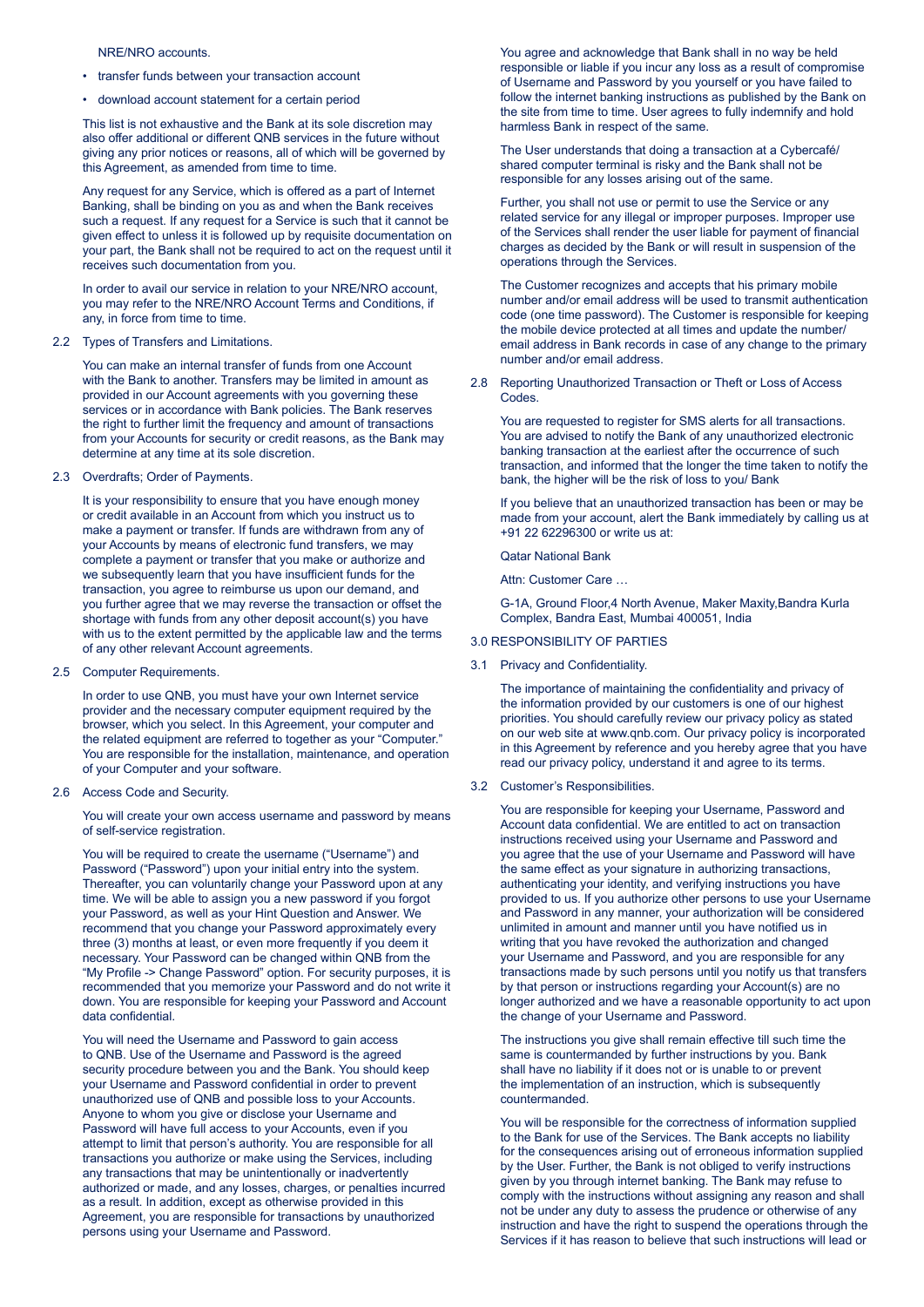expose to direct or indirect loss or may require an indemnity from the user before continuing to operate the Internet banking.

If you believe your Username and Password has become known by an unauthorized person, or that an unauthorized transaction has been or may be made from your account, alert the Bank immediately by calling us at  $+91$  22 62296300 or write us at:

# Qatar National Bank

# Attn: Customer Care

G-1A, Ground Floor, 4 North Avenue, Maker Maxity, Bandra Kurla Complex, Bandra East, Mumbai 400051, India

3.3 Things for Which We Will Not Be Responsible and Further Limitations on Our Liability.

# (a)Access.

We will not be liable under this Agreement for failure to provide access or for interruptions in access to the Services due to a system failure or due to other unforeseen circumstances.

#### (b) Our Computer Equipment & Your Software.

We will not be responsible for any errors or failures from any malfunction of your computer or a computer virus or other problems relating to your computer equipment used with the Services. We are not responsible for any error, damages or other loss you may suffer due to malfunction or misapplication of any system you use, including your browser (Microsoft Explorer®, or otherwise), your Internet service provider, or any equipment you may use (including your telecommunications facilities, computer hardware and modem) to access or communicate with the Services.

#### (c) Warranty & Software Limitations.

NEITHER WE NOR ANY SOFTWARE SUPPLIERS NOR ANY INFORMATION PROVIDERS MAKE ANY WARRANTY. EXPRESS OR IMPLIED, TO YOU CONCERNING THE SOFTWARE FOUIPMENT BROWSER OR OTHER SERVICES INCLUDING, BUT NOT LIMITED TO, ANY WARRANTY OF MERCHANTABILITY OR FITNESS FOR PARTICULAR PURPOSE OR NON-INFRINGEMENT OF THIRD-PARTY RIGHTS, UNLESS DISCLAIMING SUCH WARRANTY IS PROHIBITED BY LAW.

#### (d)Computer-related Warranties.

Neither we nor any software supplier nor information provider represents and warrants to you that the software we supply to you for the Services is free from any defects, computer virus or other software-related problems. In the event of such defects or computer virus caused by the QNB software, our sole responsibility shall be limited to the replacement or the reasonable cost of replacement of the software we provided in connection with the QNB services. We will not be liable for any indirect, special, consequential, economic or other damages. Bank does not warrant that access to the website and Services shall be uninterrupted or error free. The Internet per se is susceptible to various cybercrimes like phishing, vishing (Voice phishing), SMSing (phishing through SMS), compromise of User's system security etc., that could affect payment instructions/other instructions to the Bank. Whilst the Bank shall endeavor to protect the interest of the customers, there cannot be any guarantee from such cybercrimes and other actions that could affect payment instructions/other instructions to the Bank including but not limited to delay or failure in processing the instructions. The User shall separately evaluate all such risks and the Bank shall not be held responsible for the losses arising out of such cybercrimes. In states which do not allow the exclusion or limitation or liability is limited to the extent permitted by applicable law

(e)Indemnity: In consideration of the Bank providing the User the Services, the User shall, at his own expense, indemnify and hold the Bank, its directors and employees, representatives, agents, as the case may be, indemnified against all losses and expenses on full indemnity basis which the Bank may incur, sustain, suffer or is likely to suffer in connection with the Bank's execution of the instructions given by you and against all actions, claims, demands, proceedings, losses, damages, costs, charges and expenses as a consequence or by reason of providing the Services for any action taken or omitted to be taken by the Bank, its officers, employees or agents, on your instructions. The User will pay the Bank such amount as

may be determined by the Bank to be sufficient to indemnify it against any such, loss or expenses even though they may not have arisen or are contingent in nature. Further, you agree, at your own expense, to indemnify, defend and hold harmless the Bank, its directors and employees, representatives, agents against any claim, suit, action or other proceedings brought against the Bank, its directors and employees, representatives, agents, by a third party, to the extent that such claim, suit, action of other proceedings brought against the Bank, its directors and employees, representatives, agents is based on or arises in connection with the User of the Services with reference to: a violation of the terms of the Agreement contained herein by the User; or any deletions, additions, insertions or alterations to, or any unauthorized use of Services by the User; or any misrepresentation or breach of representation or warranty made by the User contained herein; or any breach of any covenant or obligation to be performed by the User hereunder. You agree to pay any and all costs, damages and expenses, including, but not limited to, reasonable attorneys' fees and costs awarded against it or otherwise incurred by or in connection with or arising from any such claim, suit, action or proceeding attributable to any such claim.

#### General Limitation on Liability.

IN NO EVENT SHALL THE BANK BE LIABLE FOR SPECIAL. INDIRECT, PUNITIVE, INCIDENTAL OR CONSEQUENTIAL LOSS OR DAMAGE OF ANY KIND INCLUDING LOST PROFITS WHETHER OR NOT THE BANK HAS ADVISED YOU OF THE POSSIBILITY OF SUCH LOSS OR DAMAGE ARISING OR RELATED TO YOUR USE OF QNB. IN STATES WHICH DO NOT ALLOW THE EXCLUSION OR LIMITATION. OUR LIABILITY IS LIMITED TO THE EXTENT PERMITTED BY APPLICABLE LAW.

You hereby agree that under no circumstances, Bank's aggregate liability for claims relating to Internet Banking, whether for breach or in tort or contract (excluding negligence) shall be limited to the transaction charges/fees or consideration paid by the user within the previous twelve (12) months for Internet Banking, excluding any amount paid towards transactions

# 3.4 Customer Liability.

QNB will only be liable for any loss you incur after the date and time of reporting to QNB the loss or theft of your Access ID/Username and Password. QNB shall not be liable if you incur any loss before the date and time of reporting your loss or theft of Access ID/ Username and Password.

You are fully obligated to us to provide sufficient funds for any payments or transfers you make or authorize to be made. If we complete a payment or transfer that you make or authorize and we subsequently learn that you have insufficient funds for the transaction, you agree that we may reverse the transaction or offset the shortage with funds from any other deposit account(s) you have with us to the extent permissible by the applicable law and the terms of any other relevant agreements.

#### 3.5 Bank's Responsibility.

The Bank is responsible for completing transfers on time according to your properly entered and transmitted instructions. However, the Bank will not be liable for completing transfers:

- if, through no fault of ours, you do not have enough available money in the Account from which a payment or transfer is to be made, if the Account has been closed, frozen, or is not in good standing, or if we reverse payment or transfer because of insufficient funds:
- if any transfer exceeds the credit limit of any Account or under the instructions of this Agreement;
- if you have not properly followed software or QNB instructions on how to make a transfer or other transaction;
- if you have not given the Bank complete, correct, and current instructions, Account numbers, Username and Password, or other identifying information so that the Bank can properly credit your account or otherwise complete the transaction;
- if you receive notice from a merchant or other institution that any payment or transfer you have made remains unpaid or has not been completed, and you fail to notify us promptly of that fact;
- if withdrawals from any of your linked accounts have been prohibited by a court order such as a garnishment or other legal process: